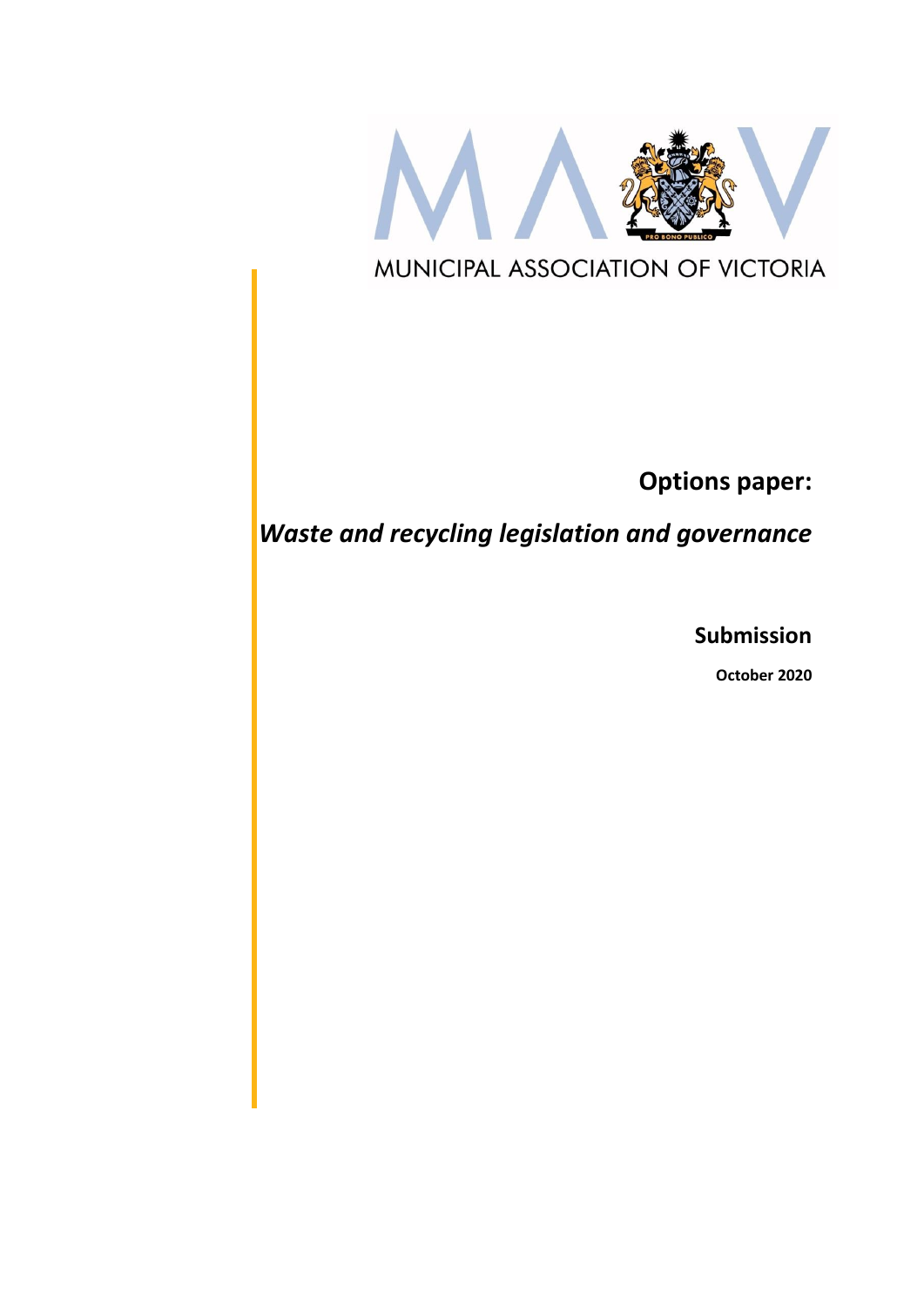

#### *© Copyright Municipal Association of Victoria, 2020.*

*The Municipal Association of Victoria (MAV) is the owner of the copyright in this publication.* 

*No part of this publication may be reproduced, stored or transmitted in any form or by any means without the prior permission in writing from the Municipal Association of Victoria.* 

*All requests to reproduce, store or transmit material contained in the publication should be addressed to the MAV on 03 9667 5555.* 

The MAV does not guarantee the accuracy of this document's contents if retrieved from sources other than its official websites or directly from a MAV employee.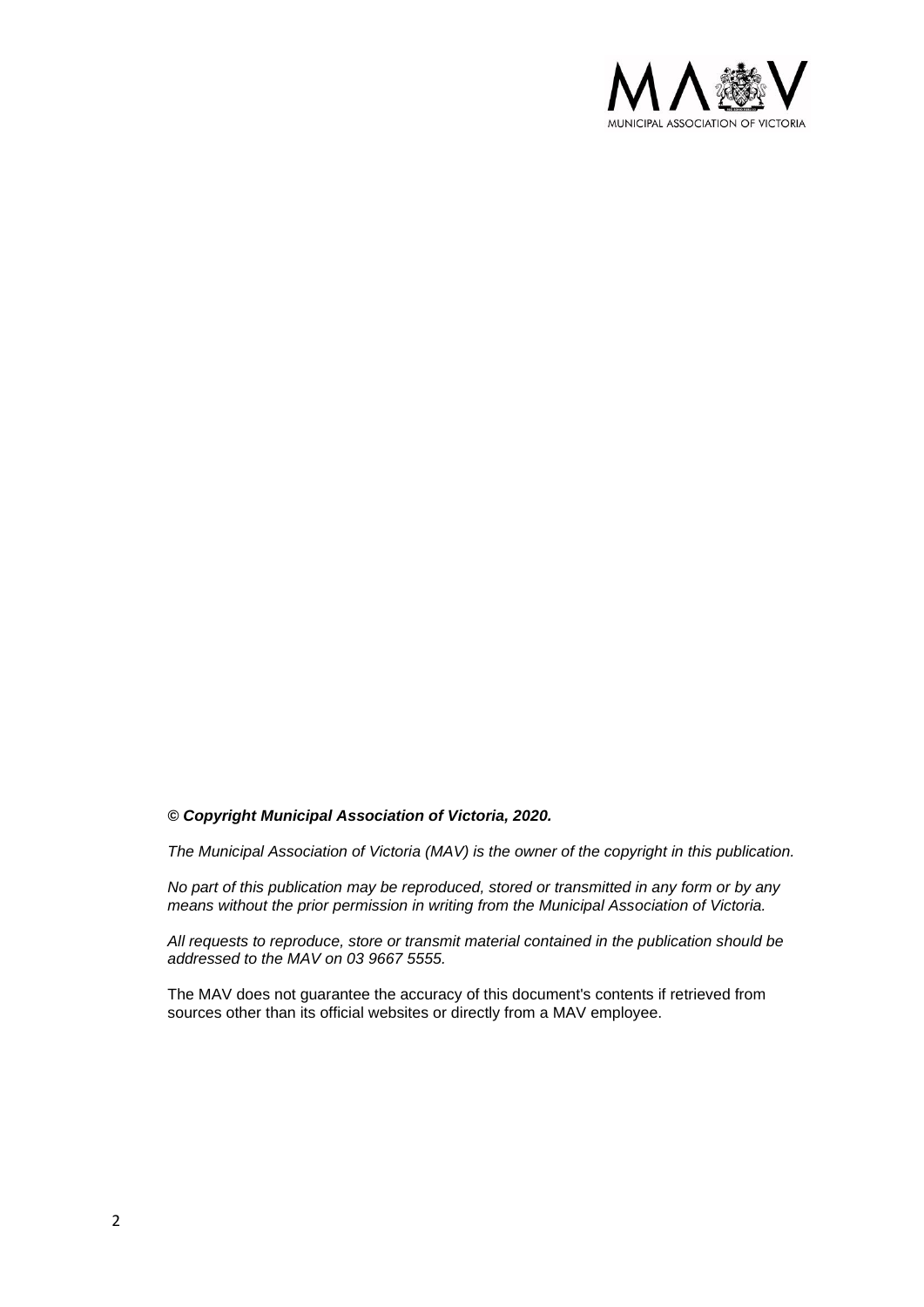

# Contents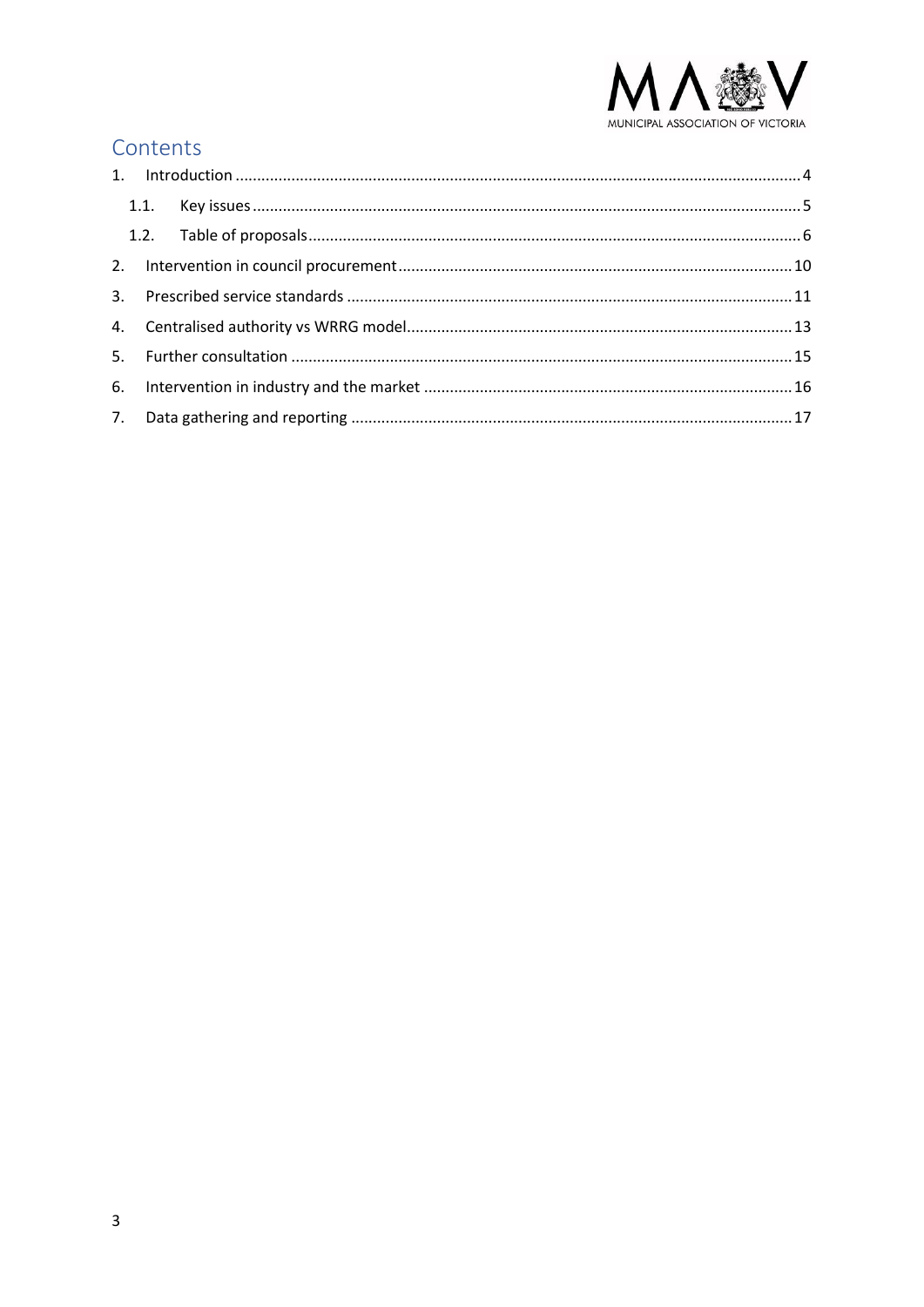

# <span id="page-3-0"></span>1. Introduction

The Municipal Association of Victoria (MAV) welcomes the opportunity to provide a submission in response to the Department of Environment, Land, Water and Planning's `Waste and recycling legislation and governance' options paper.

The MAV is the peak representative and advocacy body for Victoria's 79 councils. The MAV was formed in 1879, with the Municipal Association Act 1907 appointing the MAV the official voice of local government in Victoria.

Today, the MAV is a driving and influential force behind a strong and strategically positioned local government sector. Our role is to represent and advocate the interests of local government; raise the sector's profile and ensure its long-term security; facilitate effective networks; support councillors; and provide policy and strategic advice, capacity building programs and insurance services to local government.

In recent years, the MAV has taken an increasingly active policy advocacy role in waste and resource recovery. China's decision to severely restrict importation of recyclable materials sent shockwaves through Victoria's and several other jurisdictions' recycling sector, ultimately impacting kerbside recycling services.

The MAV has made [numerous recycling-related submissions](https://www.mav.asn.au/news-resources/publications/submissions) over the last 18 months including to Infrastructure Victoria's Recycling and Resource Recovery Infrastructure Report; the Victorian Government's circular economy issues paper; and the Victorian Parliamentary Inquiry into Recycling and Waste Management.

The challenges the Victorian recycling system has faced over the last couple of years are driven by a lack of meaningful action to drive upstream change (to avoid and minimise production of waste) and an underdeveloped domestic market for recycled materials. A lack of local demand for recycled content led to a reliance on overseas markets and inadequate investment in domestic infrastructure. This infrastructure gap has continued despite large surpluses being collected by the Victorian Government through the Municipal and Industrial Landfill Levy.

Council contracts for kerbside recycling are neither the cause of nor the solution to Victoria's recycling challenges. The MAV and Victorian councils are disappointed and frustrated that this fundamental misunderstanding seems to continue to drive much of Victorian Government policy, including many of the proposals in this options paper.

The timing and timeframe for the public consultation on the options paper is highly problematic. With only four weeks provided (plus a one-week extension, in response to requests) and half of that period overlapping with the council election caretaker period, we anticipate few, if any, councils will be able to lodge a council-endorsed submission. COVID-19 pandemic-related demands, school holidays, and the 30 September deadline for councils to submit draft kerbside collection transition plans to DELWP all overlapped the consultation period, further impacting council officers' capacity to respond.

The MAV received the benefit of the significant operational expertise of many council officers in preparing our submission. We are grateful to the councils and officers who were able to contribute to this submission.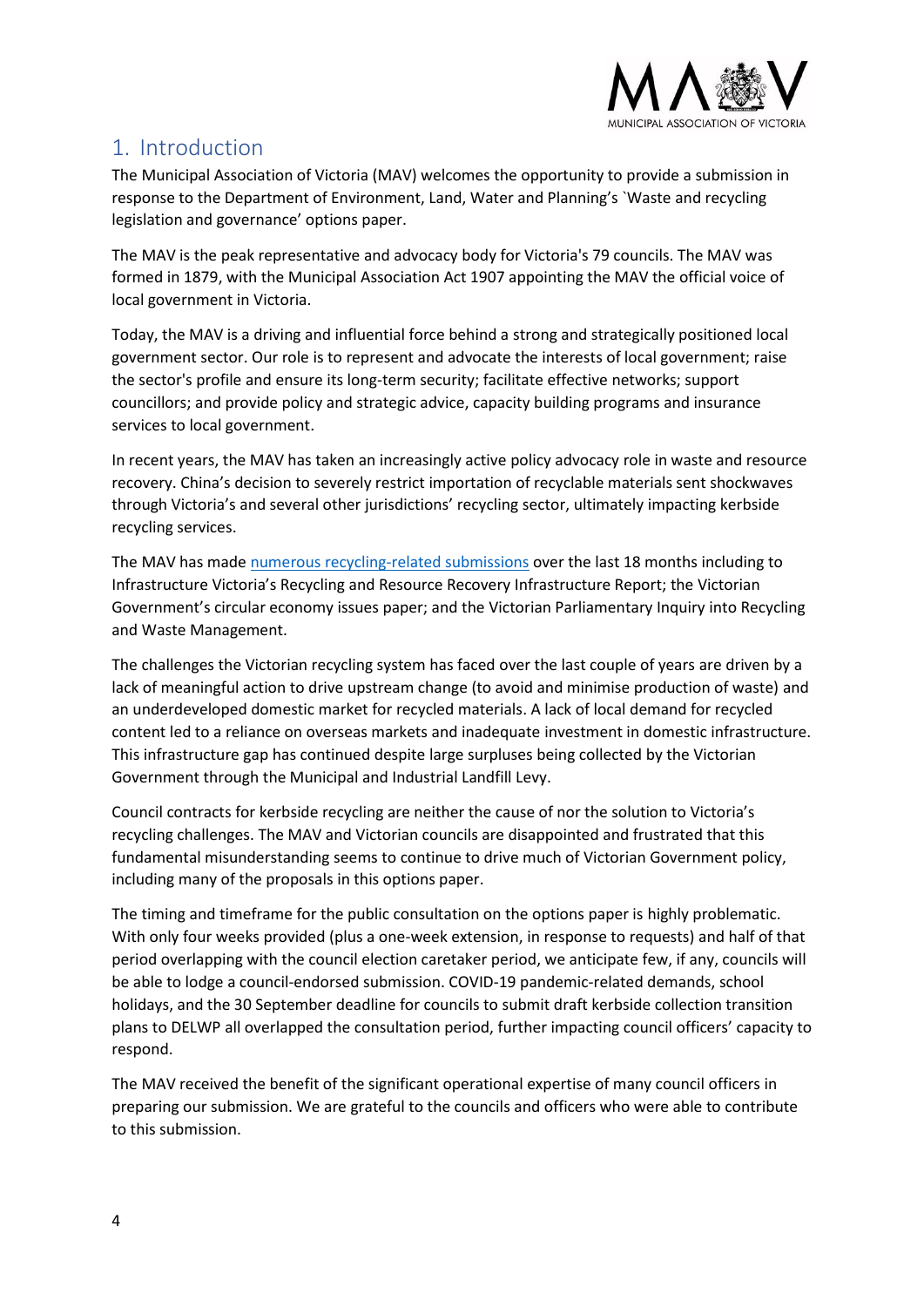

The options paper canvases several reforms that we support on the basis that they should bring significant benefits. These include standardised bin lid colours, more transparent and timely data, and a common approach to the materials accepted in each bin across councils. Significant consultation with councils and industry will be needed to ensure implementation of these proposals does not result in unintended consequences.

### 1.1. Key issues

<span id="page-4-0"></span>In addition to the recommendations found in each section of this submission, we note the following issues of particular significance

- The proposed level of intervention into council procurement unacceptably infringes on local decision making, and will lead to poor outcomes for councils, communities, and industry
- The options paper fails to provide councils with confidence that those element of the WRRGs that are highly valued by local government will be addressed by new authority. Of priority concern is local government input into decision making and the potential for issues of great local and regional importance to be discounted by a central authority
- The Waste Authority should focus less on heavy-handed regulation and more on a facilitative and supportive role like that currently taken by WRRGs
- Prescriptive standards risk being unable to adapt to changes in conditions, and unable to adequately respond to the different circumstances each council faces
- The major sources of problems with Victoria's waste management are the types and volumes of materials being consumed and the lack of markets for recycled materials, the options paper instead focuses largely on council management of kerbside streams
- The large surpluses collected through the landfill levy should be utilised to further develop infrastructure, encourage end-markets for recycled content, and limit the impact to ratepayers for implementation of proposed reforms to council services
- Many of the proposed reforms will turn on the detail of implementation. The Victorian Government must partner with councils and industry in developing these proposals further to avoid unintended consequences

The options paper fails to provide the rationale and cost/benefit analysis for several significant reforms. Councils are keen to see the evidence base to better understand why certain changes are being proposed.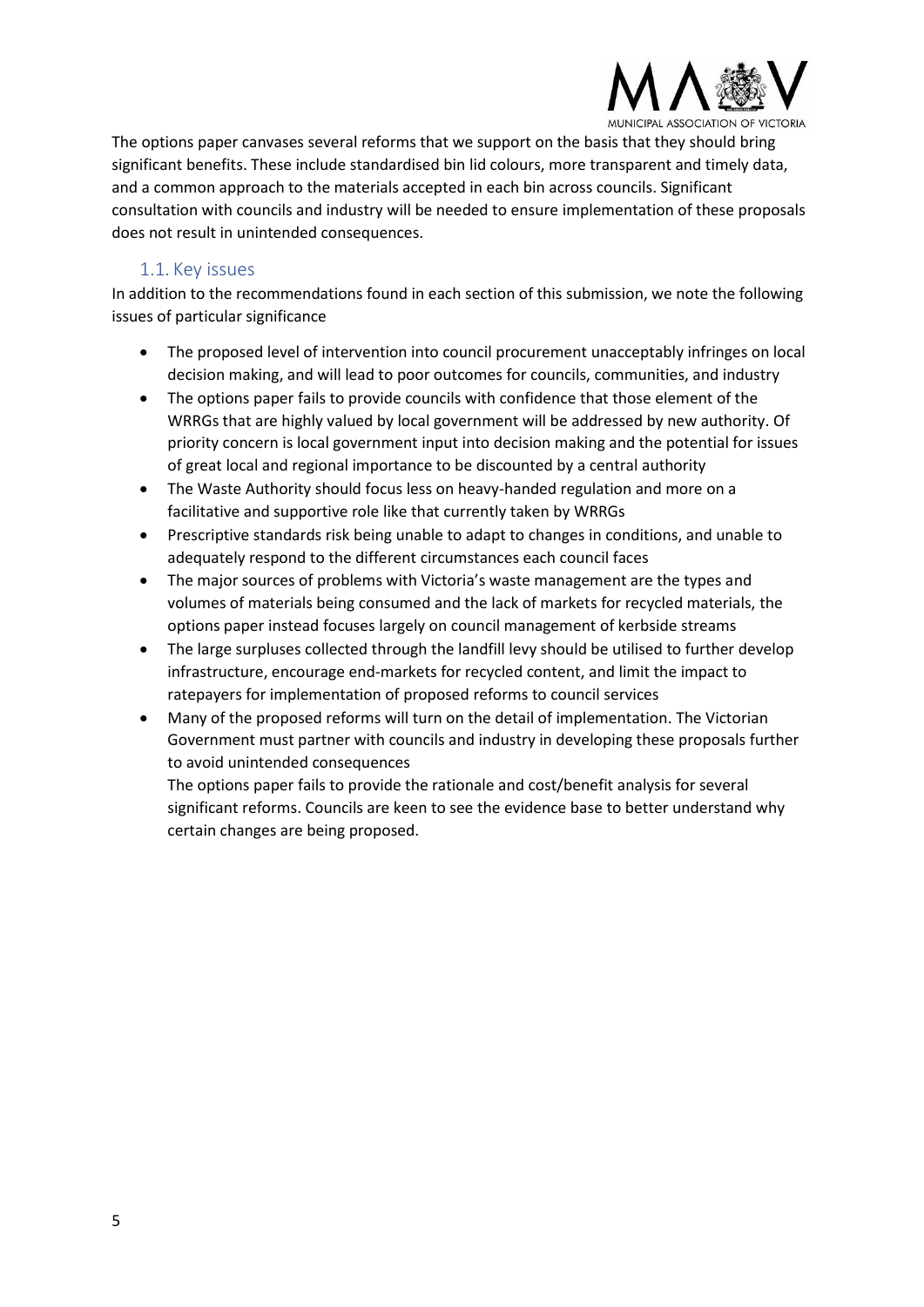

### 1.2. Table of proposals

<span id="page-5-0"></span>The below table summarises our response to specific proposals found in the options paper and where in the options paper they are found.

|                | Pg          | Proposal                                                                                                                                                                               | Comment                                                                                                                                                                                                                                                                                                                                                               |
|----------------|-------------|----------------------------------------------------------------------------------------------------------------------------------------------------------------------------------------|-----------------------------------------------------------------------------------------------------------------------------------------------------------------------------------------------------------------------------------------------------------------------------------------------------------------------------------------------------------------------|
|                | Procurement |                                                                                                                                                                                        |                                                                                                                                                                                                                                                                                                                                                                       |
|                | 10          | Support councils to undertake<br>best practice procurement,<br>consistent with the state's<br>recycling objectives, including<br>legal and commercial<br>expertise                     | See section 4                                                                                                                                                                                                                                                                                                                                                         |
|                | 10          | Develop standard form council<br>contracts to ensure minimum<br>service standards and consider<br>state-wide objectives (WA)                                                           | Standard form contracts should be available for<br>councils to use but not mandatory. Well-developed<br>contracts that reflect council needs as well as state<br>objectives would significantly reduce burden on<br>councils and have high up-take. See section 2                                                                                                     |
|                | 10,<br>15   | Facilitate collaborative<br>procurement, including the<br>waste authority overseeing<br>council contracts (WA)                                                                         | This must be a service available to councils, rather<br>than a mandatory requirement. See section 4                                                                                                                                                                                                                                                                   |
|                | 10,<br>16   | Stabilise tender process by<br>binding councils once<br>commenced                                                                                                                      | Subject to demonstrating the scale of this as a<br>problem, and that any changes are proportionate.<br>See section 2                                                                                                                                                                                                                                                  |
|                | 10,<br>15   | Articulate strategic objectives<br>and specify procurement<br>criteria (WA)                                                                                                            | State-wide principles should be considered by council<br>procurement, mirroring the approach in the Local<br>Government Act 2020. See section 2                                                                                                                                                                                                                       |
| $\pmb{\times}$ | 10,<br>16   | Power for the Waste Authority<br>to review and approve council<br>procurement and contractual<br>documents (e.g. procurement<br>plans, requests for tender,<br>tenders, and contracts) | This would override local decision-making, reduce<br>certainty for council and industry, add delays, and<br>reduce accountability. See section 2                                                                                                                                                                                                                      |
| ×              | 10,<br>16   | Power to mandate certain<br>provisions in local council<br>contracts, with approval from<br>the waste authority required<br>to vary them (WA)                                          | Like standard form-contracts, model clauses would<br>be welcomed by many councils but should not be<br>mandatory. See section 2                                                                                                                                                                                                                                       |
|                | 15          | Linking procurement to<br>planning approvals and land<br>releases                                                                                                                      | While we do not oppose this, we have several<br>concerns. It is important not to attempt to interfere<br>with the objectives of the planning system. Allocating<br>both the costs and benefits of infrastructure location<br>may prove challenging in collaborative procurement.<br>It is also not clear to what degree availability of land<br>is a limiting factor. |
|                | 15          | Strategically grouping councils<br>into procurements                                                                                                                                   | Should be voluntary and based on needs of individual<br>procurements. Should not necessarily be restricted<br>by geography (although that will often be a major<br>factor). Potential to group regional and metropolitan<br>councils into a procurement may have benefits.                                                                                            |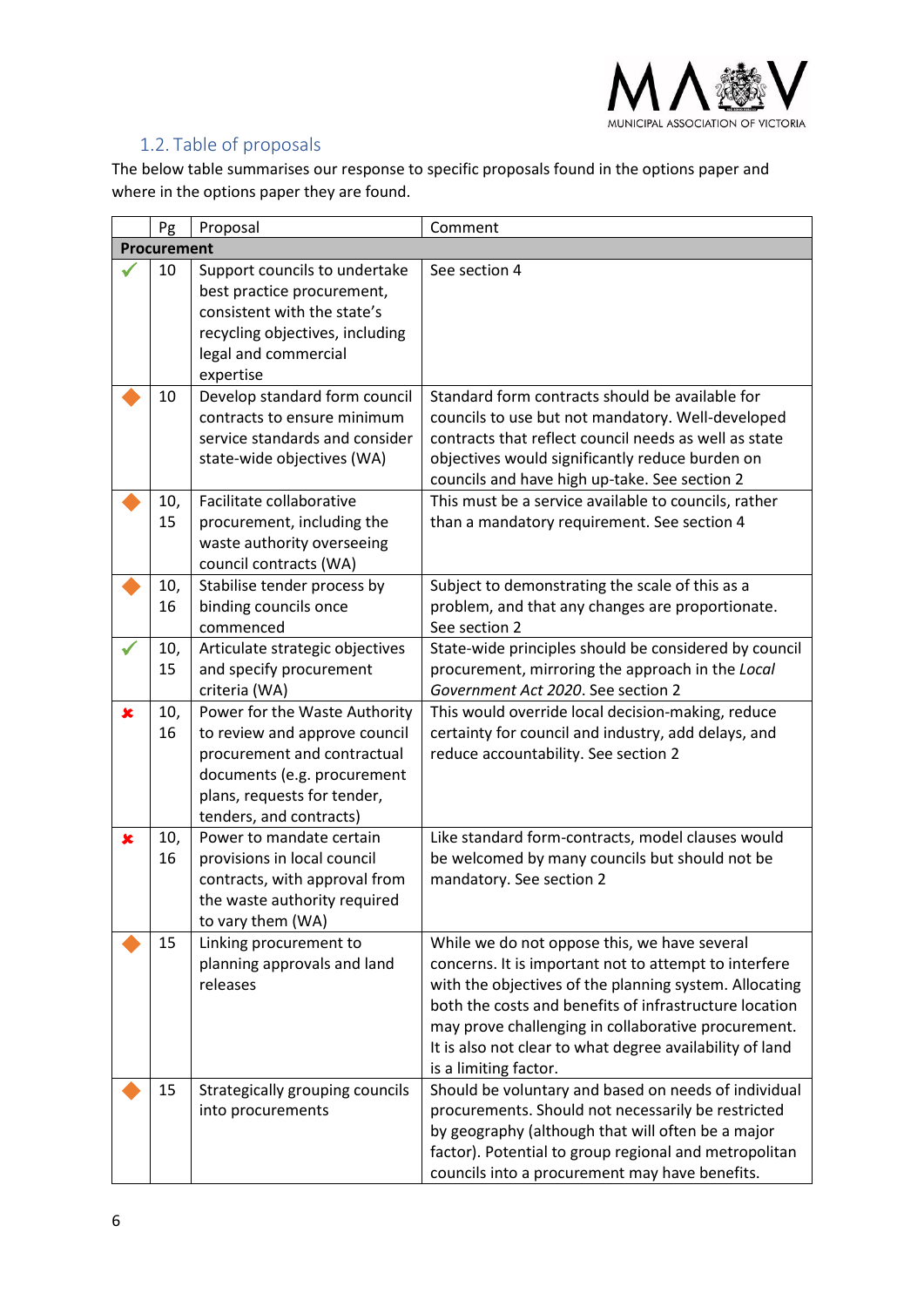

| <b>Service standards and obligations</b> |     |                                                         |                                                         |
|------------------------------------------|-----|---------------------------------------------------------|---------------------------------------------------------|
|                                          | 10  | Implement kerbside recycling                            | How to implement four core services in each             |
|                                          |     | reforms, with all households                            | municipality should be left to councils and their       |
|                                          |     | state-wide to have access to                            | communities. See section 3                              |
|                                          |     | four core services (WA)                                 |                                                         |
| $\pmb{\times}$                           | 10, | Set minimum standards for                               | Standards should be for each council and community      |
|                                          | 13  | household waste and recycling                           | to determine based on their needs. Standards of         |
|                                          |     | services                                                | what material is accepted in each bin is reasonable     |
|                                          |     |                                                         | but needs to reflect viability of that standard across  |
|                                          |     |                                                         | Victoria. See section 3                                 |
| $\pmb{\times}$                           | 13  | Require services to be                                  | As above.                                               |
|                                          |     | consistent with the standard,                           |                                                         |
|                                          |     | but allow for an approved                               |                                                         |
|                                          |     | exemption process to test                               |                                                         |
|                                          |     | potential improvements                                  |                                                         |
|                                          | 13  | Require that council                                    | Requires additional consideration but has the           |
|                                          |     | communications to                                       | potential to add to confusion rather than reduce it.    |
|                                          |     | households distinguish                                  | See section 3                                           |
|                                          |     | between core services in the                            |                                                         |
|                                          |     | standard and additional                                 |                                                         |
|                                          |     | services to aid state-wide                              |                                                         |
|                                          |     | waste education                                         |                                                         |
|                                          | 10, | Businesses will be required to                          |                                                         |
|                                          | 13  | separate waste for recycling                            |                                                         |
|                                          |     | from 2025 (WA)                                          |                                                         |
|                                          | 10  | Separate pricing of waste                               | Implementation of this requires further consultation    |
|                                          |     | services from council rates for                         | with councils and MAV. See section 3                    |
|                                          |     | households                                              |                                                         |
|                                          | 10, | Make clear in legislation that                          | Implementation of this requires further consultation    |
|                                          | 14  | councils are responsible for                            | with councils and MAV. See section 3                    |
|                                          |     | providing waste and recycling                           |                                                         |
|                                          |     | services                                                |                                                         |
| x                                        | 14  | Require councils to provide                             | This could result in councils being required to provide |
|                                          |     | waste and recycling services to                         | a service that is not financially viable. See section 3 |
|                                          |     | small businesses as well as                             |                                                         |
|                                          |     | households                                              |                                                         |
|                                          |     | <b>Data and information</b>                             |                                                         |
|                                          | 10  | Publish regular reports so that                         |                                                         |
|                                          |     | government, industry, and the                           |                                                         |
|                                          |     | community have access to                                |                                                         |
|                                          |     | quality information about the                           |                                                         |
|                                          |     | state of the sector (WA)                                |                                                         |
|                                          | 10  | Require councils to regularly                           | Needs to limit additional burden and recognise that     |
|                                          |     | report to ratepayers and the                            | council data is heavily reliant on the quality of data  |
|                                          |     | Victorian Government on                                 | provided to them by industry. Any burden must add       |
|                                          |     | outcomes (WA)                                           | proportional value to the system. See section 7         |
|                                          | 10, | Performance auditing of                                 | It is important that these requirements do not make     |
|                                          | 16  | recycling providers, including                          | businesses unviable, particularly smaller and/or rural  |
|                                          |     | compulsive powers where<br>necessary. Regular reporting | operators. See section 7                                |
|                                          |     |                                                         |                                                         |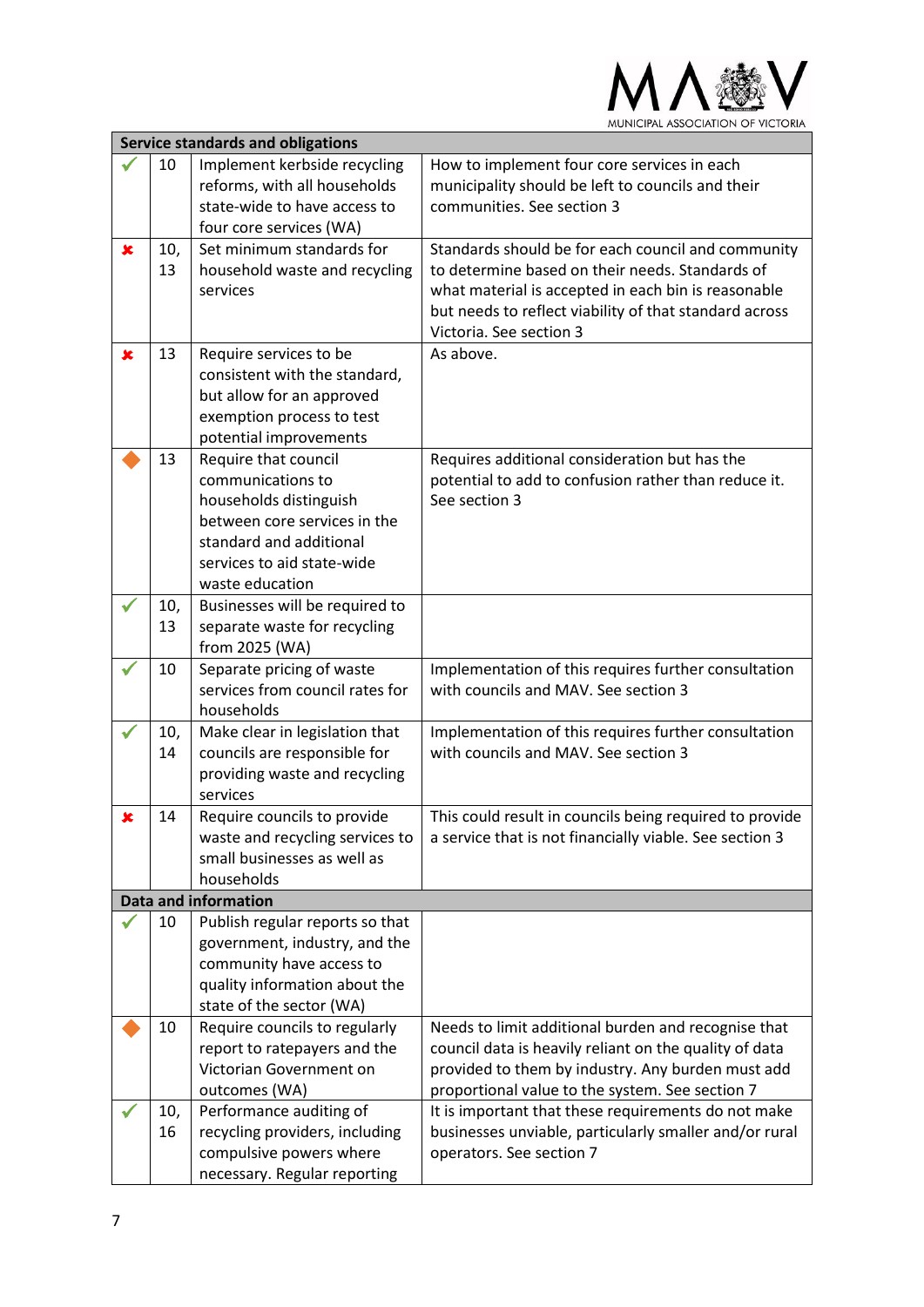

|            | mandated for larger providers                             |                                                       |
|------------|-----------------------------------------------------------|-------------------------------------------------------|
|            | and reporting on request for<br>smaller providers (WA)    |                                                       |
| 16         | Publish a contract register, if                           | See section 6                                         |
|            | the waste authority deems it                              |                                                       |
|            | is required to increase                                   |                                                       |
|            | transparency and competition                              |                                                       |
|            | (e.g. through providing clear                             |                                                       |
|            | signals to recycling sector                               |                                                       |
|            | participants about commodity                              |                                                       |
|            | prices, quality, and availability)                        |                                                       |
| 16         | It will be important for any                              |                                                       |
|            | additional data collection to                             |                                                       |
|            | align as much as possible with                            |                                                       |
|            | existing requirements to avoid                            |                                                       |
|            | duplication.                                              |                                                       |
| 17         | Data on waste infrastructure,                             |                                                       |
|            | landfill capacity and mass                                |                                                       |
|            | balance reporting is able to be                           |                                                       |
|            | shared across government                                  |                                                       |
|            | agencies and, in aggregated,                              |                                                       |
|            | de-identified form, with the                              |                                                       |
|            | public and industry                                       | See section 7                                         |
| 17         | There will be a legislative                               |                                                       |
|            | obligation on the waste<br>authority to regularly publish |                                                       |
|            | summary reports so that                                   |                                                       |
|            | government, industry, and the                             |                                                       |
|            | community have access to                                  |                                                       |
|            | quality information about the                             |                                                       |
|            | state of the sector.                                      |                                                       |
| Governance |                                                           |                                                       |
| 10,        | The Victorian Government has                              | Care needs to be taken to ensure this does not create |
| 18         | power to establish regulatory                             | uncertainty and discourage investment. See section 6  |
|            | "schemes" in certain scenarios                            |                                                       |
|            | where intervention is needed                              |                                                       |
|            | to protect market failure e.g.                            |                                                       |
|            | government manages and                                    |                                                       |
|            | auctions municipal waste                                  |                                                       |
|            | streams, or a product                                     |                                                       |
|            | stewardship scheme, or                                    |                                                       |
|            | recycling credit trading                                  |                                                       |
|            | scheme to ensure recycling                                |                                                       |
|            | targets are met (WA)                                      |                                                       |
| 18         | Ability for schemes to be                                 | As above                                              |
|            | established which allow the                               |                                                       |
|            | waste authority to manage                                 |                                                       |
|            | particular waste streams (e.g.                            |                                                       |
|            | mixed plastics) by bundling                               |                                                       |
|            | them and auctioning them in                               |                                                       |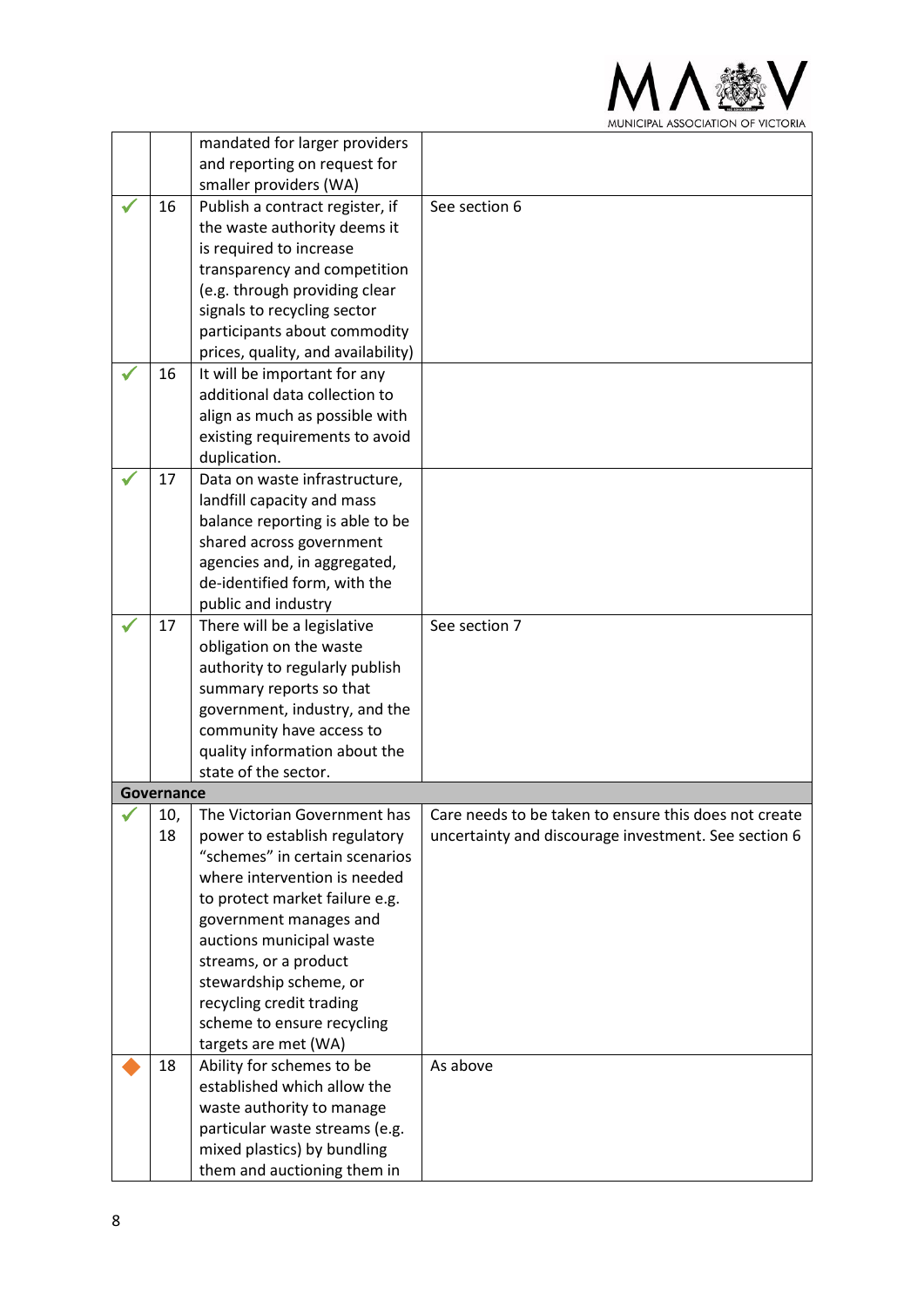

|     | tranches - thereby ensuring<br>service providers meet clear<br>state-wide standards and |                                                                                                           |
|-----|-----------------------------------------------------------------------------------------|-----------------------------------------------------------------------------------------------------------|
|     | providing a more level playing                                                          |                                                                                                           |
|     | field to open the market to                                                             |                                                                                                           |
|     | new participants                                                                        |                                                                                                           |
| 18  | Introducing a broad product                                                             | Expansion of product stewardship is key. While we                                                         |
|     | stewardship head of power                                                               | recognise a preference to implement product                                                               |
|     | into the Act                                                                            | stewardship at a national level, where the Federal                                                        |
|     |                                                                                         | Government lags behind Victoria should take a                                                             |
|     |                                                                                         | leading role. See section 6                                                                               |
| 22  | Combining regulatory,<br>procurement, and sector                                        | Concern over conflict of interest and responsiveness<br>to LG needs particularly in managing procurement. |
|     | planning functions into a                                                               | See section 4                                                                                             |
|     | single waste authority                                                                  |                                                                                                           |
| 22  | Legislated requirement to                                                               | We are concerned this would be a significant                                                              |
|     | convene advisory committees,                                                            | downgrade on the input local government currently                                                         |
|     | including local government                                                              | has through the WRRGs. See section 4                                                                      |
|     | committee or committees and                                                             |                                                                                                           |
|     | a regional advisory committee                                                           |                                                                                                           |
| 22  | Legislated requirement to                                                               | As above.                                                                                                 |
|     | adopt a community                                                                       |                                                                                                           |
|     | engagement policy                                                                       |                                                                                                           |
|     | Infrastructure planning, sector development, and other                                  |                                                                                                           |
| 10, | Consolidation of existing                                                               | Need to ensure that regional needs and priorities are                                                     |
| 19  | infrastructure and regional                                                             | adequately considered                                                                                     |
|     | implementation plans into a                                                             |                                                                                                           |
|     | single Victorian Recycling                                                              |                                                                                                           |
|     | Infrastructure Plan                                                                     |                                                                                                           |
| 10  | Incentivise innovation through                                                          | To date, levels of reinvestment of the landfill levy                                                      |
|     | smart use of grants and                                                                 | have been inadequate. It is important to also not                                                         |
|     | subsidies (SV)                                                                          | focus solely on innovation. Significant further                                                           |
|     |                                                                                         | investment is needed to ensure a viable baseline<br>operating standard can be achieved across Victoria.   |
| 10  | Deliver state-wide education                                                            | Needs to be complemented by investment into                                                               |
|     | and behaviour change                                                                    | regional education facilitated through the waste                                                          |
|     | campaigns to households (SV)                                                            | authority or other body. See section 4                                                                    |
|     |                                                                                         |                                                                                                           |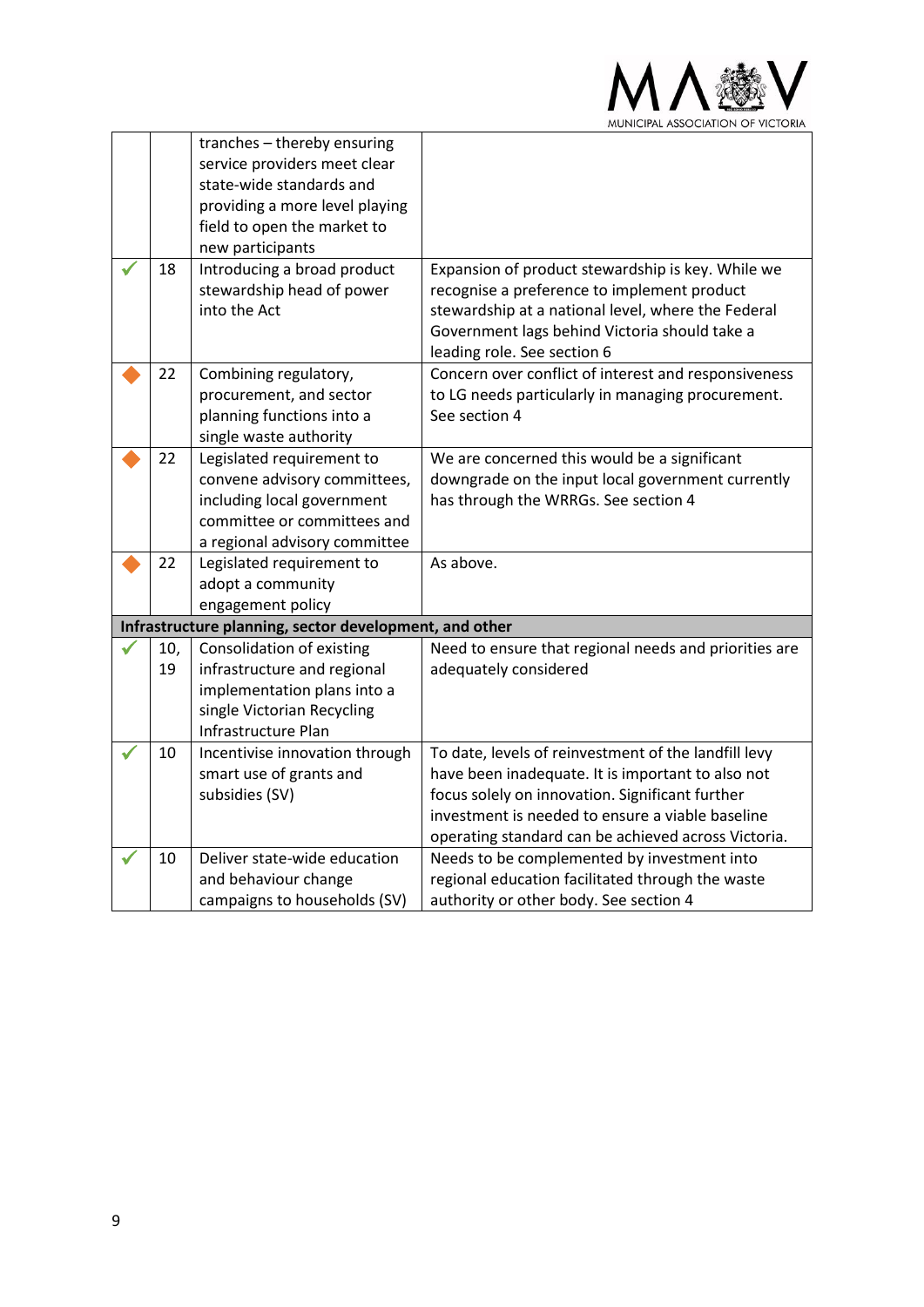

# <span id="page-9-0"></span>2. Intervention in council procurement

Decisions on procurement for council services must be made by council and cannot be subject to the veto of a state agency. Councils are best placed to make decisions in line with their communities' interests and are required to do so. We believe that many of the proposals for intervening in council procurement risk negative impacts for councils, communities, and industry.

#### **We recommend that:**

- **Councils be required to consider state-wide principles in waste and resource recovery procurement**
- **The Waste Authority partner with councils to develop model clauses and contracts for voluntary use**
- **Councils retain decision making for council resources and services, and not be subject to the veto of a state agency**
- **DELWP provide further evidence of the impacts of late withdrawals from collaborative procurement, and work with councils to develop the appropriate resolution if a problem exists**

The strength of council contracts was not a factor in either recyclable material going to landfill or increased costs to continue processing at a materials recovery facility. Due to the lack of a healthy marketplace of recycling operators in Victoria, councils that attempted to enforce the terms of their contact would likely have found themselves sending recyclable material to landfill while in court and potentially beyond.

While DELWP representatives have stated on several occasions that they accept council contracts were not at fault, we believe this assumption has driven and continues to drive many policy initiatives including this one. The options paper states that "to be effective, the waste authority will need powers to mediate, enforce and reject council contracts with service providers". This demonstrates a fundamental misunderstanding that is not only alive and well, but central to state government policy.

We strongly oppose the Waste Authority, or any agency, having veto power over council procurement decisions. These are council services delivered with ratepayer money. The decision on how to procure them must be one for council. Requiring a third party to sign-off on these decisions undermines local decision making, introduces bureaucratic delays and reduces certainty for both council and the tendering businesses. This proposal would effectively see the Waste Authority as an equal decision-making partner while bearing none of the cost or responsibility for those decisions. This would also hinder accountability, as both State and local government may blame the other's involvement for any potential shortcomings of the process.

It is reasonable that councils should have regard to state-wide principles when making procurement decisions. This is in line with recent changes to the Local Government Act which outline principles but remove more prescriptive requirements.

We support the development of standard form contracts and clauses which councils can choose to use. If these were developed by the Waste Authority in partnership with councils, and were responsive to councils' needs, they would likely have high uptake as councils would no longer need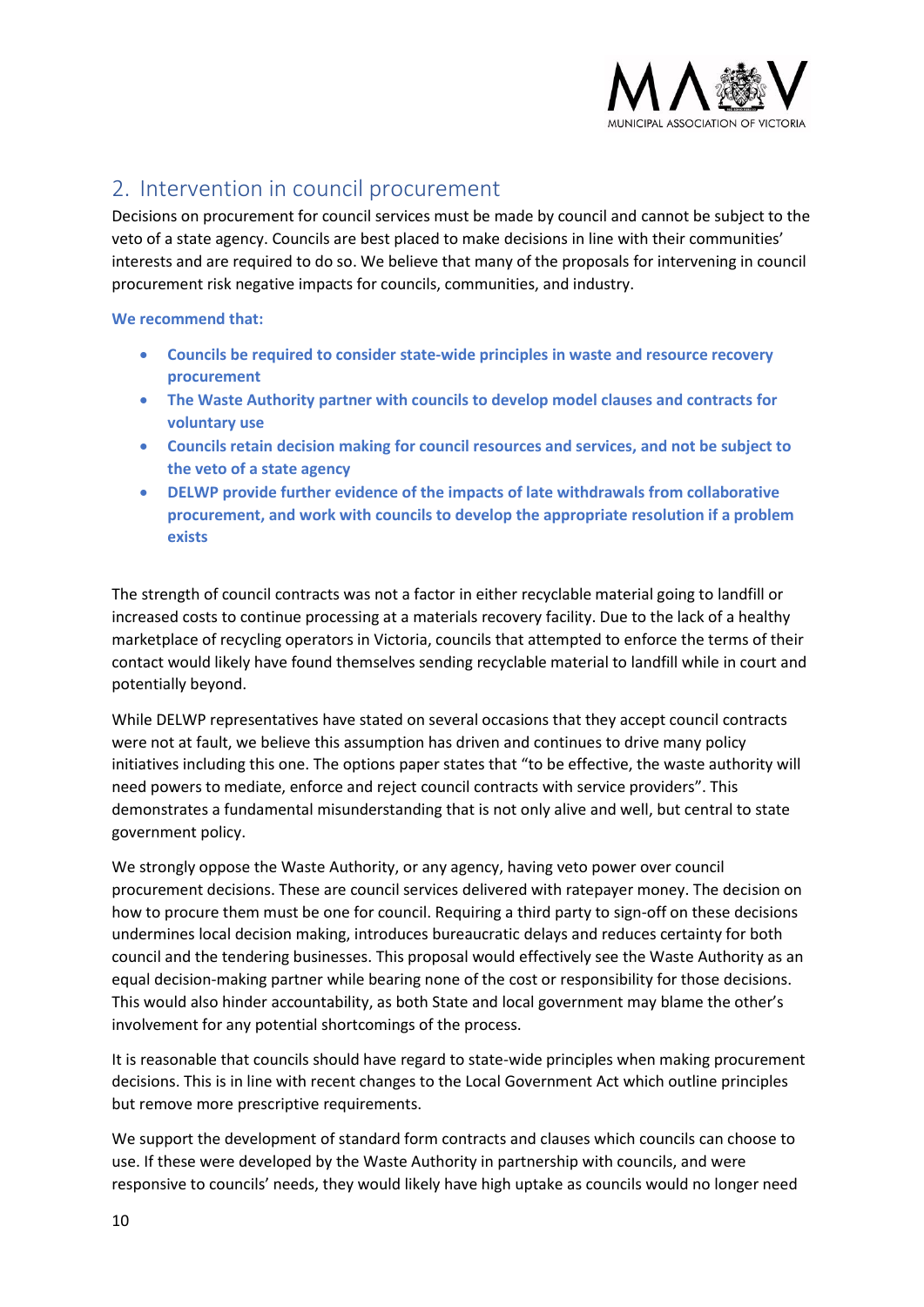

to spend the time and resources developing contracts individually. It is neither necessary nor appropriate for the Waste Authority to develop mandatory clauses and contracts.

Collaborative procurement can be a useful tool, particularly where larger volumes are required to attract investment. It is not appropriate in all cases, and in some cases can lead to further consolidation of the market and shutting out smaller operators. We believe councils are best placed to decide when and where collaborative procurement is beneficial. Many councils greatly value the role WRRGs have played in facilitating collaborative procurement, but we reject the idea that councils should be required to enter any collaborative process.

In principle we support protecting collaborative procurement processes by preventing competitors from underbidding and undermining the procurement at a late stage. We are keen to explore with DELWP in more detail the causes and impacts of late withdrawals. In doing so we must distinguish between competing providers underbidding a collaborative tender at a late stage, and the initial terms of a collaborative tender changing and becoming unviable for one or more councils.

Collaborative procurement processes already have defined exit points. If changes are required, it is unclear whether they could be achieved by changes in practice in designing these exit points. If that is not sufficient, it is also unclear how a legislated provision would bind parties to proceed with a transaction rather than applying penalties for withdrawal, which can already be achieved via contract.

We also wish to draw attention to the difference between collection and processing. Arrangements for processing are where problems have arisen. Collection is less infrastructure intensive and often carried out by smaller local businesses. Councils expressed concern that a heavy-handed approach to procurement requirements would leave these local businesses unable to compete with larger companies for collection contracts.

# <span id="page-10-0"></span>3. Prescribed service standards

Prescribed standards can assist progressing state-wide objectives. However, some waste and resource recovery decisions are best made at a local level. It is important that prescription does not restrict the ability of councils to innovate and to make decisions in the best interests of their community. A principles-based approach can advance state-wide objectives while retaining local decision making. We believe that several proposals in the paper are either too prescriptive, or risk being made too prescriptive as they are fleshed out.

While not a silver bullet, standardisation of bin-lid colours, what materials go in each bin, and the offering of a four-stream service across Victoria carries significant benefits. The design of service delivery must be left to councils and their communities to be responsive to local conditions. Standards for materials must be led by investment to make sure those materials can be collected and recycled in an environmentally and financially sustainable way across Victoria.

#### **We recommend that:**

• **DELWP engage with the MAV and councils on the drafting of any legislative requirement on councils to provide a service to ensure it does not prevent councils acting in the interests of their communities**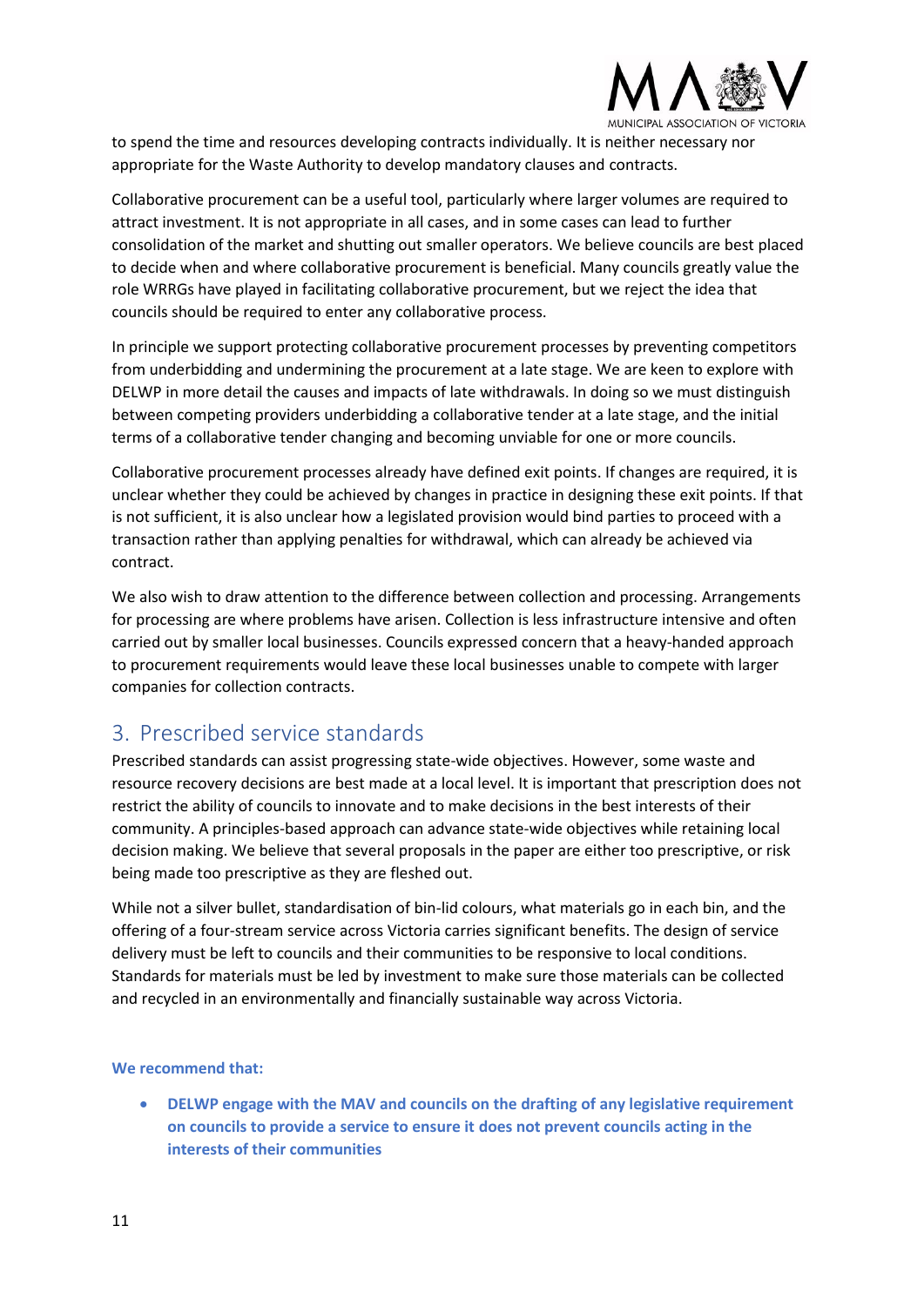

- **DELWP avoid further burden on ratepayers by committing to providing funding support for infrastructure costs of bin lid colour standardisation and introduction of four-stream services**
- **Councils and communities be left to determine the manner of delivery of four-stream services within their municipalities and not be subject to prescribed service standards**
- **DELWP approach prescription of materials accepted in each bin based on market and infrastructure realities across Victoria and where necessary provide investment ahead of prescribing standards**
- **Each council be required to have a waste charge separate from their general rate, with details of implementation to be further discussed with the MAV and councils**

There is an important distinction between requiring councils to provide a service for the collection of waste and recyclable material and requiring the provision of a waste and recycling service. The latter may implicitly or explicitly require councils to ensure that the collected material is recycled. While a priority for all councils, this is often outside of council's control. It would also limit the ability of councils to act in the interests of their community where no service is available on reasonable terms. The knowledge that council must procure a specific service may also give leverage to operators in negotiations and result in worse outcomes for ratepayers. The exact drafting of any such obligation in legislation is extremely important.

There are significant infrastructure costs to implementing four-stream services and bin-lid standardisation. Ratepayers have already experienced significant cost increases for waste and resource recovery over the last few years. It is appropriate that money from the landfill levy be reinvested to support councils with implementation costs of the new system.

There should not be a requirement on councils to provide services to small businesses. Residential kerbside streams are relatively similar when agglomerated across a municipality. This allows for key assumptions to be made that assist service delivery. Business streams by contrast vary significantly based on the types of business and there is no guarantee that volumes would make the service costeffective. There is a risk that council is left with an obligation to provide a service that is not viable.

We agree that a standardised approach to what materials go in each bin would be beneficial. This needs to be informed by market realities. Capacity to process different materials varies at MRFs across Victoria. The viability of processing materials also depends on market demand, volumes, and distance to beneficial uses. This is a significant challenge for rural councils especially. The government must pre-empt standards with investment in both infrastructure and market development to ensure material collected has a legitimate circular economy use and the collection does not unfairly burden rural and regional ratepayers.

Councils in Victoria's north-east raised additional concerns that overly prescriptive standards would be detrimental to cross-border collaboration. Currently, Victorian and New South Wales councils procure several services collaboratively. It is vital that Victoria does not introduce standards that jeopardise this.

While a requirement to provide collection of four streams (waste, food and garden organics, glass, and co-mingled recyclables) is supported, the manner of delivery should be left to councils and communities to determine. There should not be mandatory standards regarding distances to collection points or frequency of collection. Councils know their communities and are accountable to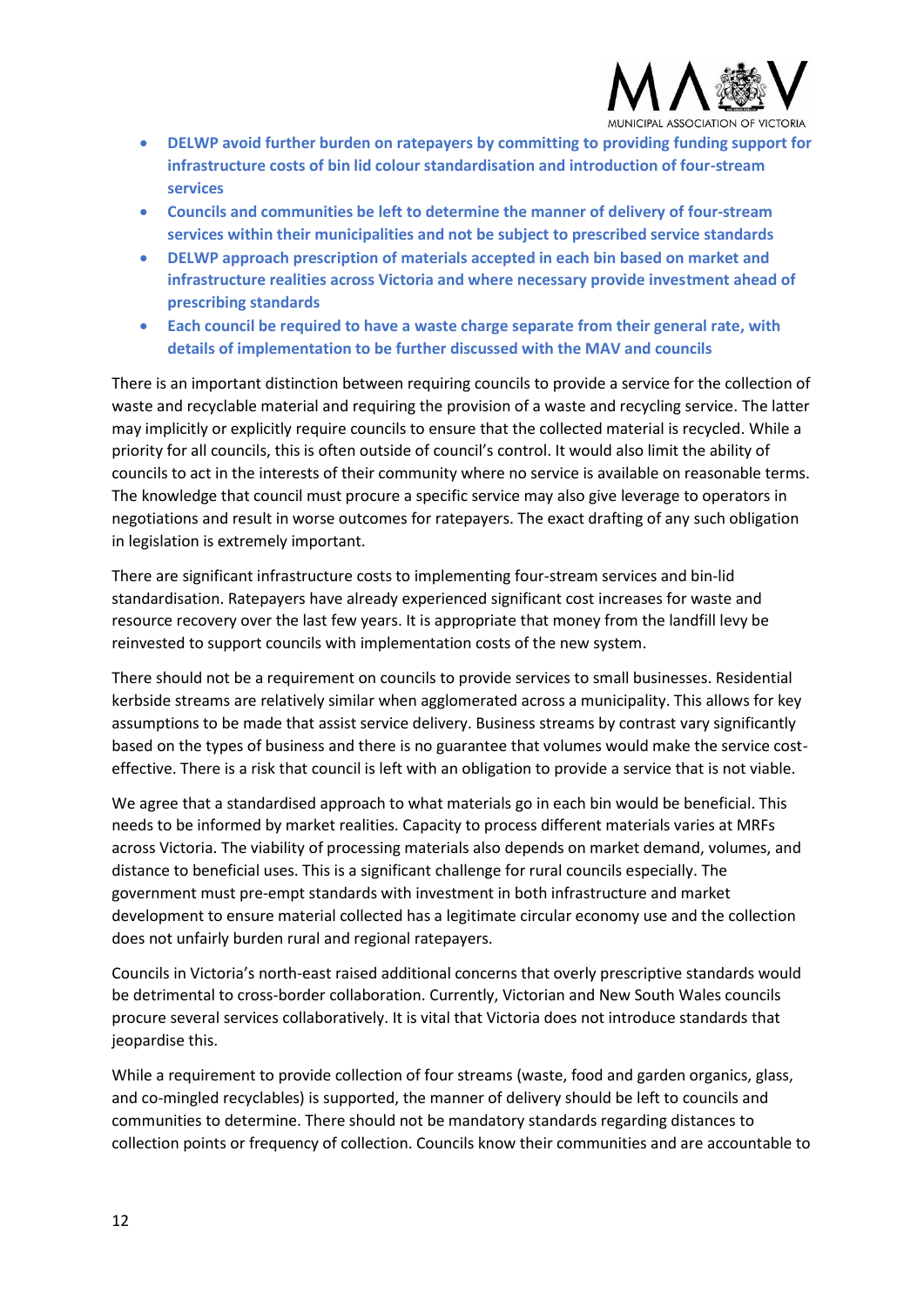

them. State imposed service standards risk forcing communities to adopt services that they do not want and cannot afford.

We oppose requirements on council communications to identify which services are not part of a state-wide suite of standard services. The intent is to improve clarity and understanding for ratepayers. We believe this would have the opposite effect. For many people, distinctions between levels of government are murky at the best of times.

We support a requirement for all councils to have a stand-alone waste charge. DELWP must consult with the MAV and councils to ensure any provisions regarding this are practicable. Transition times must align with council budgeting and planning processes. Waste charges must also be able to account for future volatility in prices and give councils the flexibility to manage costs over a multiyear period.

# <span id="page-12-0"></span>4. Centralised authority vs WRRG model

The options paper assumes the dissolution of WRRGs into a central authority is the appropriate way forward. We are not opposed in principle to centralisation and have previously advocated for governance reform in the Victorian Government's waste portfolio. However, many of our members expressed serious concerns at this proposal.

While some councils support moving WRRG functions into the Waste Authority, more councils expressed concern. Where there was consensus was on the elements of the WRRG model that currently work. The options paper does not adequately make the case for why absorbing WRRGs into a centralised authority is either necessary or preferable. It also does not give councils confidence that the elements of WRRGs they value can and will be retained in a centralised model. Accordingly, several councils strongly prefer improving WRRGs rather than replacing them.

We believe that more focus needs to be placed on the supportive and facilitative functions currently provided by WRRGs, rather than the proposed regulation of council procurement and operation.

**We recommend that:**

- **DELWP further demonstrate to councils why moving WRRG functions into a central authority is the preferred option**
- **DELWP work with councils to better understand the benefits of the current WRRG model**
- **DELWP commit to retaining the benefits of the current WRRG model in any new model going forward**
- **DELWP explore more officer-focused input to reflect the operational nature of day-to-day interaction between local and state government in waste and resource recovery**
- **More focus be placed on facilitating and supporting council activities such as procurement, contract management, education, and operation of infrastructure**
- **Further thought be given to whether the Waste Authority is the appropriate body to undertake these support functions given their regulatory role**

Elements of the WRRG model councils value include:

• Facilitation of close relationships between councils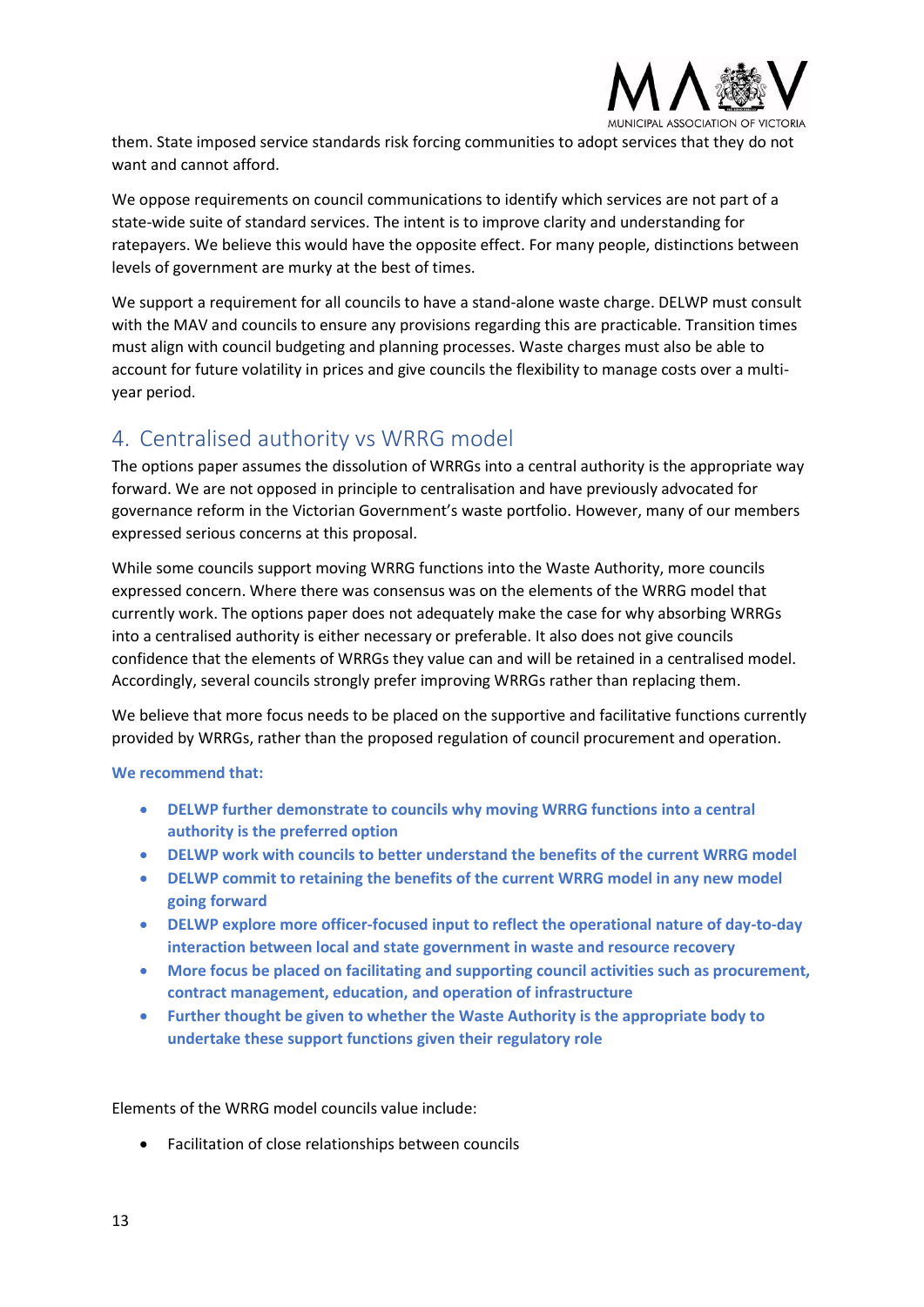

- Assistance in strategic work, particularly in councils with smaller waste teams fully occupied with day-to-day operational matters
- Local Government representation in a decision-making capacity ensuring that the activities of the WRRGs respond to council priorities while still promoting state objectives
- Expertise, advice, and facilitation in procurement, contract management, and operation of waste and resource recovery infrastructure
- Development and implementation of regional waste and resource recovery education programs
- Regional bodies meaning that regional issues are central to decision-making

Councils are concerned about how a central agency can be responsive to local and regional issues, how meaningful councils' input will be to a central agency, and the potential for functions currently undertaken by WRRGs to be lost.

Some councils, particularly regional councils, indicated a strong preference for improving the WRRG model. They believe that a centralised agency will lose sight of communities outside Melbourne. The challenges (and opportunities) faced by councils vary greatly across the state.

Councils in Victoria's north-east currently undertake joint procurement for some services with councils in New South Wales. They are extremely concerned that either changes to the WRRG model, or restrictions placed on Victorian council procurement, could make this unviable for either councils or the service providers. These same councils also collaborate through their WRRG with Victoria's three Alpine Resort Management Boards, unique to the region.

Many rural councils must contend with low volumes and large transport distances, both for collections and to the relevant processing or disposal facilities. The end destination for much of rural Victoria's recyclable materials is still Melbourne. This often requires infrastructure for accumulation to make transport costs viable. Ultimately, these councils need regional infrastructure to improve environmental outcomes, provide better value for money for ratepayers, and drive regional employment.

Multi-unit developments (MUDs) are generally serviced by private contractors. Councils have no desire to take over this service. Councils with large numbers of MUDs in their municipality must consider how waste and resource recovery education can be effective where council is not the service operator, as well as the logistics of a patchwork of collectors operating through the municipality in addition to council services. Dense urban settings also provide challenges for the operation of council collections and street-space for bins. It is also important that the services provided by private contractors are consistent with council services.

Peri-urban councils and many regional cities must effectively manage both urban or suburban as well as rural settings. Volumes and content of collection streams may vary greatly within the municipality. For example, garden waste may be minimal in urban settings due to smaller or absent private gardens, prevalent in suburban areas, but again reduced in rural settings due to an increased practice of on-site composting.

WRRGs currently assist councils in delivering regionally focused waste education. This will still be necessary to complement state-wide education campaigns. WRRGs also play an important role in assisting councils managing waste and resource recovery operations and infrastructure. This is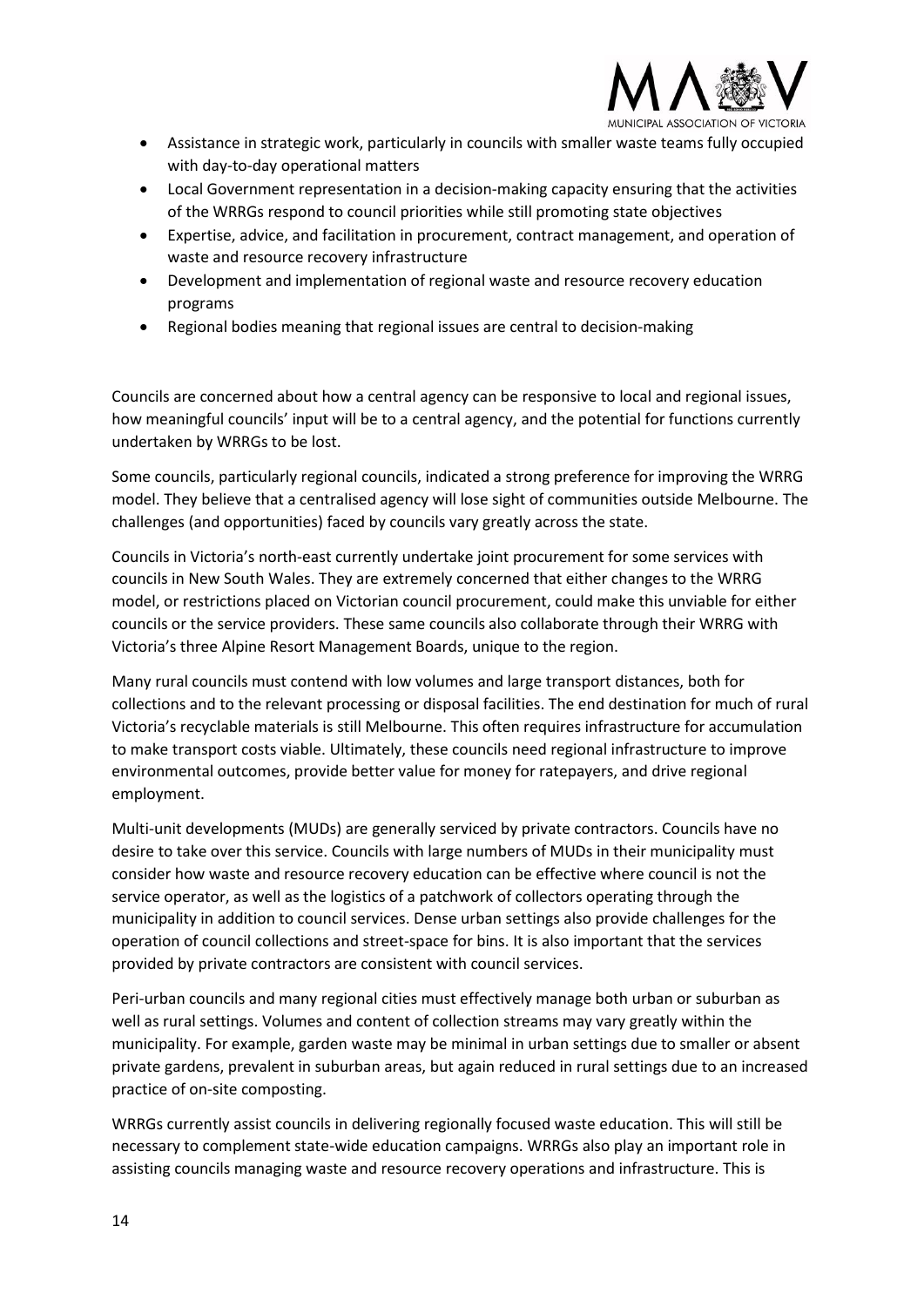

particularly true in rural and regional Victoria, where many councils operate transfer stations and landfills.

Councils currently have significant input to the decision-making functions of WRRGs. This is through representation on the Board, as well as local government forums and technical advisory groups. We believe there is room to streamline this process, but that it is important. It ensures the work program of the body supporting councils aligns to council needs. These reforms also represent an opportunity to embed more officer-focused processes to emphasise operational expertise in decision-making.

Several councils expressed concerns at the capacity of one authority to both regulate councils and industry, and to provide necessary support to councils. Access to sensitive information as a regulator could clash with involvement in procurement. There is more work needed to determine whether and how these roles can be performed by one body.

Councils are sceptical of how a single waste authority can replicate the focus on regional issues currently provided by WRRGs. This concern is amplified by the proposed focus of the authority apparently being to regulate councils rather than support them. That the authority would employ some number of staff in regional areas is welcome but does not allay these concerns.

We believe that councils are willing to have the discussion with DELWP on the merits of a central authority. The response we received from councils indicates that this has not yet occurred.

## <span id="page-14-0"></span>5. Further consultation

Despite our reservations about the consultation process, we are pleased that DELWP has decided to release an options paper. It hopefully represents a first step in consultation, allowing stakeholder feedback to truly inform the direction of reforms.

We believe there is significantly more consultation needed following the options paper. This includes both on higher level topics such as the governance structure of a Waste Authority, as well as on final drafting of provisions.

#### **We recommend that:**

- **DELWP commit to a more detailed discussion paper based on response to the options paper**
- **DELWP commit to further consultation with councils on the governance of the Waste Authority and ongoing meaningful local government input**
- **DELWP commit to the release of an exposure draft of any legislation for consultation prior to introduction in Parliament**

While the ability to contribute at an early stage is welcome and important, councils and other stakeholders will find it easier to respond to a set of more concrete proposals in a future discussion paper.

As discussed in section [4,](#page-12-0) the governance of the waste authority, and in particular the ability for local government to have meaningful input to decision making is paramount.

The implementation of many of these proposals will hinge on detail. While introduction of regulations requires public consultation through a regulatory impact statement, no similar requirement exists for legislation. It is imperative that an exposure draft be circulated to councils for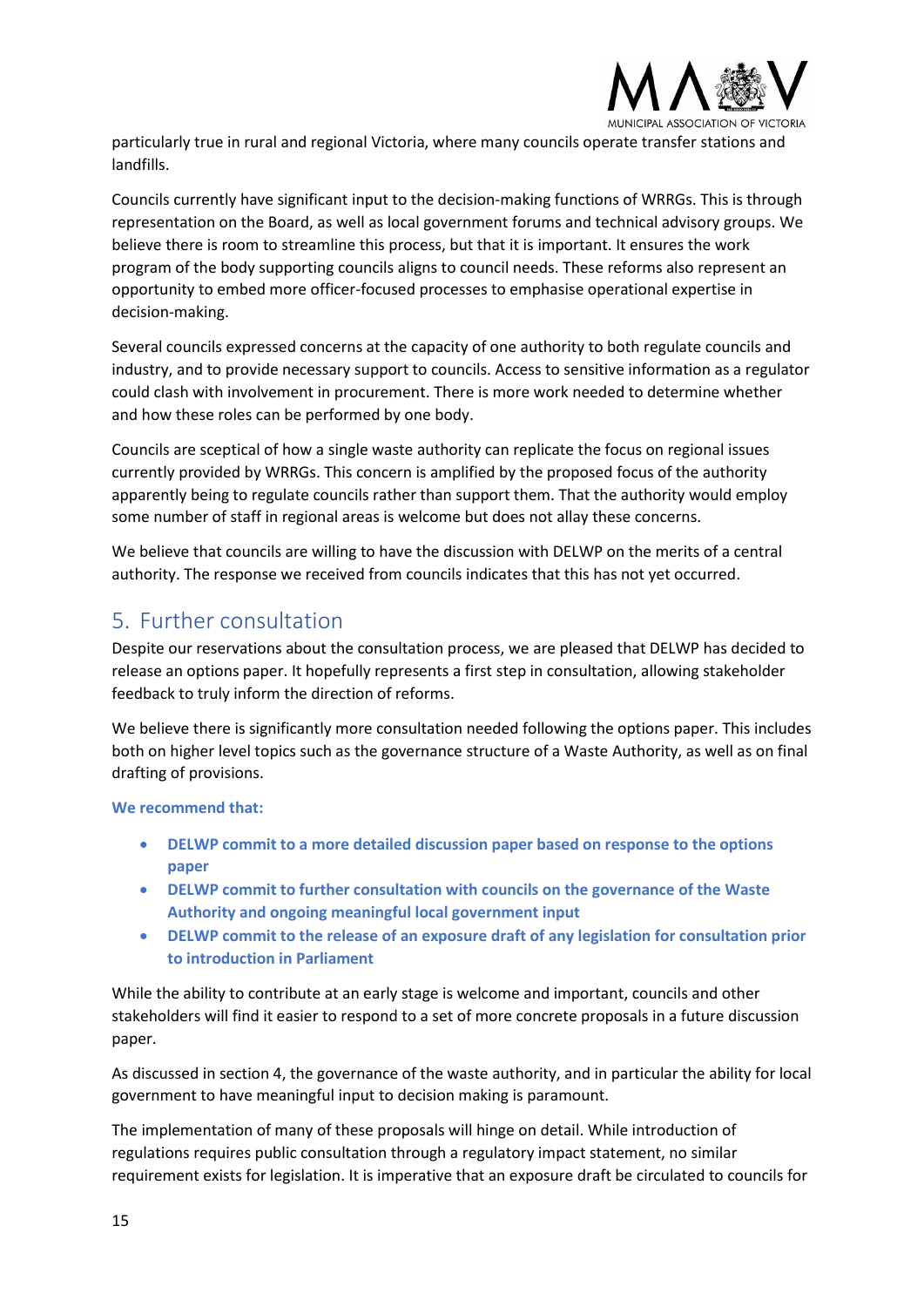

feedback before being introduced to Parliament. It is far easier to identify and address problems at this stage than once it has been introduced.

## <span id="page-15-0"></span>6. Intervention in industry and the market

The options paper notes that reported recovery rates for municipal collection streams are below that of Victoria at large, and this is a large part of the justification for a focus on kerbside systems. Several reviews have noted the shortcomings of data on the outcomes of Victoria's recycling system. We are sceptical of the degree to which recovery rates, particularly for commercial and industrial streams, can be trusted.

Despite councils having a highly visible role in waste and recycling by virtue of providing kerbside collections and operating transfer stations and landfills, local government has very limited powers to affect the change needed to genuinely reform our waste and recycling system. Councils do not control the material coming into the stream, nor what happens once it is collected and sent for processing. Upstream changes and market pull-through for recycled material is where change is most urgently needed.

**We recommend that:**

- **DELWP further consider the role of the Waste Act and Waste Authority in commercial and industrial waste and resource recovery streams**
- **DELWP consider a more proactive role for the Waste Act and Waste Authority in waste avoidance and minimisation, including product stewardship and prohibiting the use of problematic materials**
- **DELWP consider a more proactive role for the Waste Act and Waste Authority in building demand for reused, remanufactured, and recycled products**
- **DELWP consider the role of the Waste Act and Waste Authority in monitoring, regulating, and reviewing the cap on thermal waste to energy proposed in** *Recycling Victoria*

To achieve circular economy outcomes, Victoria must address both the quantity and types of materials being used and disposed of. Some materials are prohibitively hard to recycle in a kerbside system.

For some materials, dedicated product stewardship schemes may make recycling viable as well as attaching a price signal to whole of lifecycle impacts. In other cases, there may be little scope for meaningful circular economy outcomes. While product stewardship at a federal level is preferable, we are frustrated by the lack of meaningful progress. It is incumbent upon the Victorian Government not just to address these shortcomings but to act as a leader. Introducing state-based product stewardship schemes and prohibitions on hard-to-recycle items should be a core focus of the waste authority.

Ultimately, resource recovery can only be environmentally and financially viable if there are markets for recycled content. Significant gains could be made driving demand for recycled content. State and local government can partner in this through encouraging the use of recycled content in public procurement. Ultimately this may take the form of targets as a requirement for procurement. This needs to be balanced carefully with investment and direct support into industry to ensure that those targets can be reasonably met.